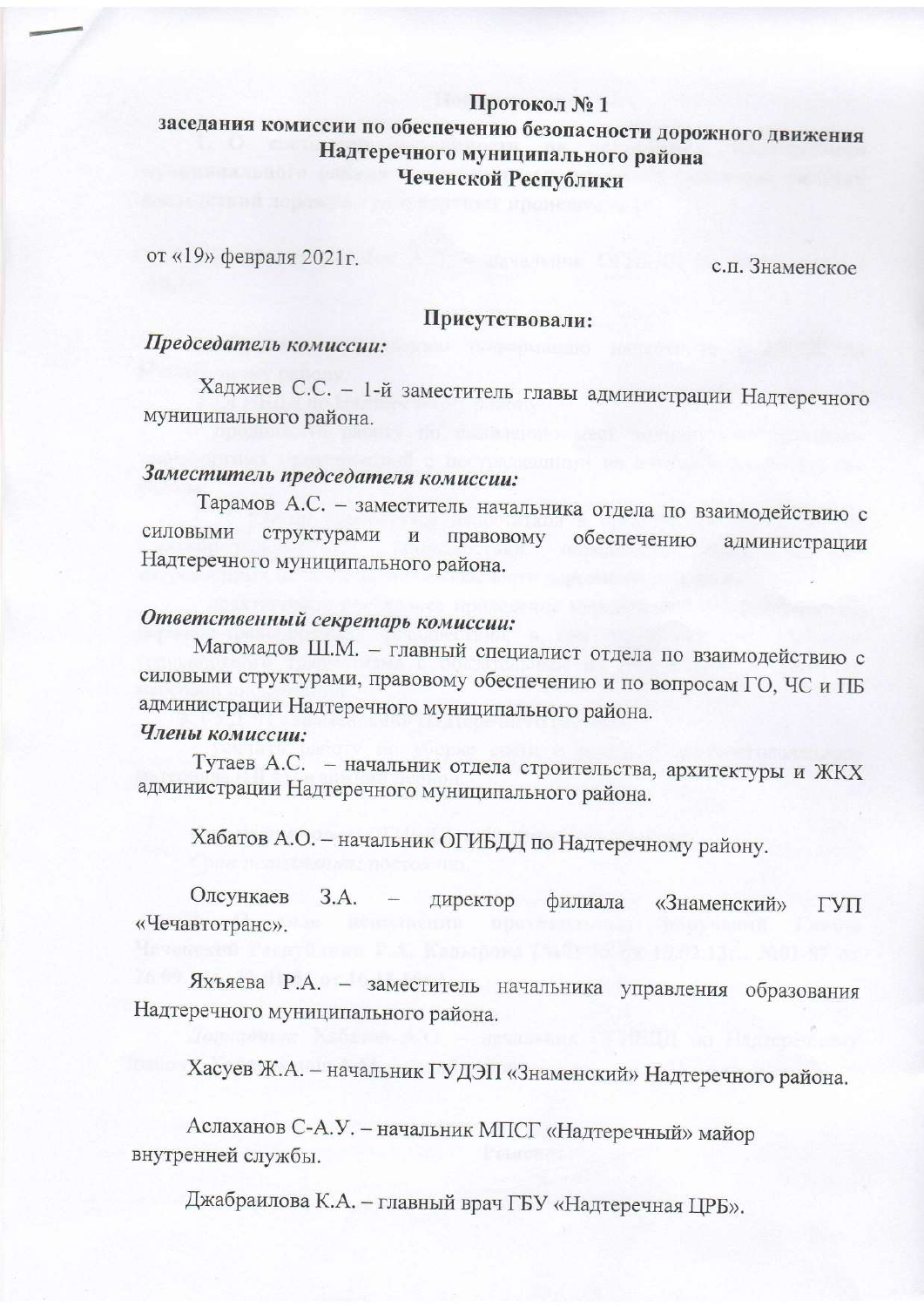## Повестка дня:

 $1.0$ состоянии аварийности на территории Надтеречного муниципального района и принимаемых мерах по снижению тяжести последствий дорожно-транспортных происшествий.

Докладчик: Хабатов А.О. - начальник ОГИБДД по Надтеречному району.

### Решено:

Принять к 1. информацию начальника ОГИБДД по сведению Надтеречному району.

2. ОГИБДД по Надтеречному району:

- продолжить работу по выявлению мест концентрации дорожнотранспортных происшествий с пострадавшими на автомобильных дорогах района;

с учетом имеющихся недостатков в организации профилактики дорожно-транспортных происшествий определить комплекс мер, направленных на повышение безопасности дорожного движения;

- практиковать регулярное проведение мероприятий по профилактике дорожно-транспортных происшествий, в том числе детского дорожнотранспортного травматизма с обязательным их освещением в средствах массовой информации.

3. ГУДЭП «Знаменский» Надтеречного района:

- усилить работу по уборке снега и россыпи противогололедного материала (ПГМ) в зимний период.

Ответственные: ОГИБДД по Надтеречному району. Срок исполнения: постоянно.

 $\overline{2}$ . ходе исполнения протокольных поручений Главы Чеченской Республики Р.А. Кадырова (№01-18 от 18.02.13г., №01-87 от 26.09.14г., № 01-51 от 16.11.15г.).

Докладчик: Хабатов А.О. - начальник ОГИБДД по Надтеречному району, Хайдарханов А.М. - кадий района.

Решено: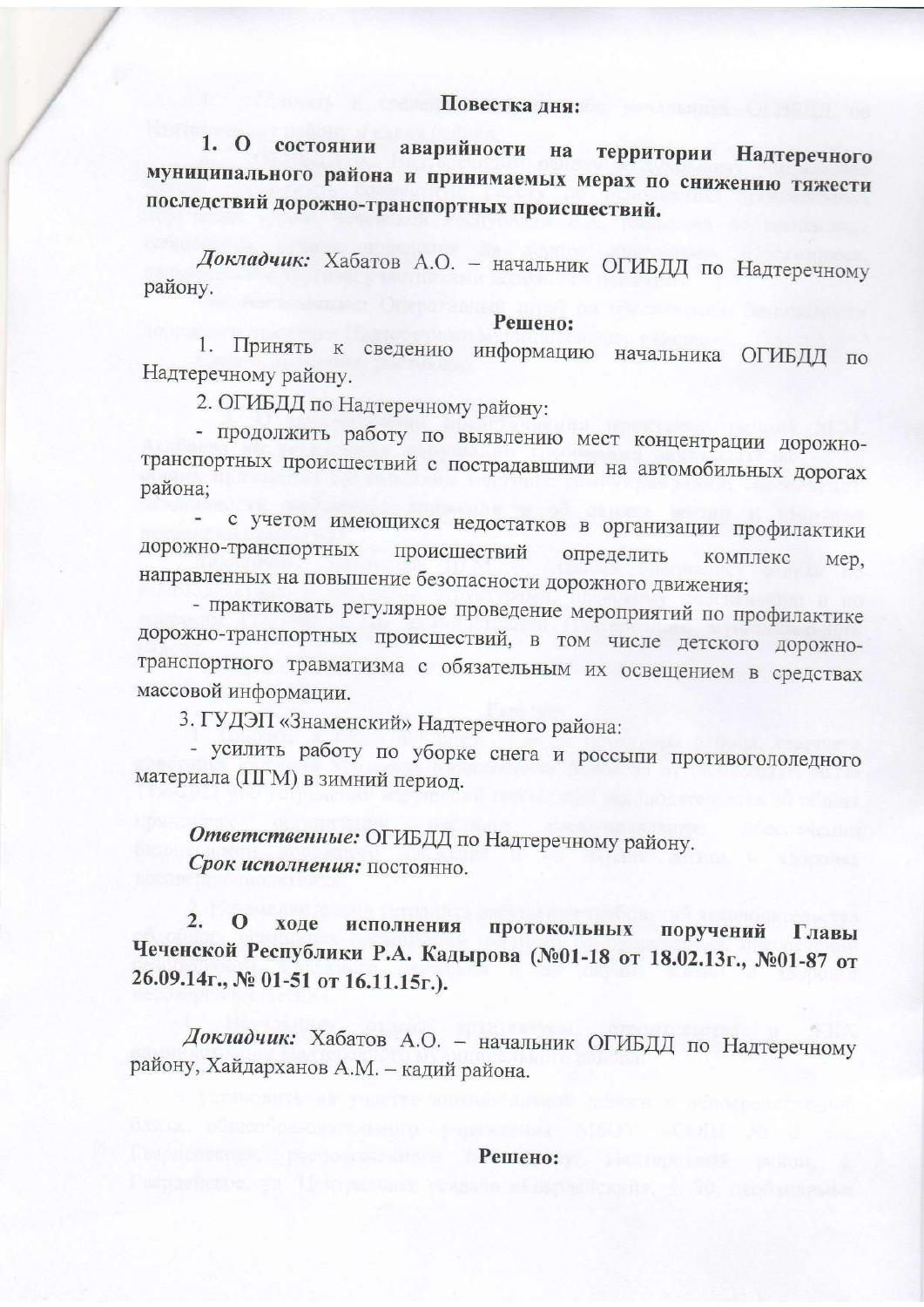1. Принять к сведению информацию начальника ОГИБДД по Надтеречному району и кадия района.

2. ОГИБДД по Надтеречному району и духовному управлению района продолжить совместную работу по исполнению протокольных поручений Главы Чеченской Республики Р.А. Кадырова по пропаганде соблюдения правил поведения на дороге водителями, пассажирами, пешеходами и другими участниками дорожного движения.

Ответственные: Оперативный штаб по обеспечению безопасности дорожного движения Надтеречного муниципального района.

Срок исполнения: постоянно.

3. О рассмотрении представления прокурора района М.М. Асабаева об устранении нарушений требований законодательства об общих принципах организации местного самоуправления, обеспечении безопасности дорожного движения и об охране жизни и здоровья несовершеннолетних.

Докладчик: Магомадов Ш.М. - главный специалист отдела по взаимодействию с силовыми структурами, правовому обеспечению и по вопросам ГО, ЧС и ПБ администрации Надтеречного муниципального района.

### Решено:

1. Принять к сведению представление прокурора района, старшего советника юстиции Магомеда Мовсаровича Асабаева от 08.02.2021г. №18-11ж-2021 «об устранении нарушений требований законодательства об общих принципах организации местного самоуправления, обеспечении безопасности дорожного движения и об охране жизни и здоровья несовершеннолетних».

2. Незамедлительно устранить нарушения требований законодательства об общих принципах организации местного самоуправления, обеспечении безопасности дорожного движения и об охране жизни и здоровья несовершеннолетних.

3. Начальнику отдела архитектуры, строительства **ЖKX** и администрации Надтеречного муниципального района:

- установить на участке автомобильной дороги в непосредственной близи общеобразовательного учреждения МБОУ «СОШ  $N_2$  2 c.m. Гвардейское». расположенного по адресу: Надтеречный район, c. Гвардейское, ул. Центральная усадьба «Гвардейский», д. 30, необходимые